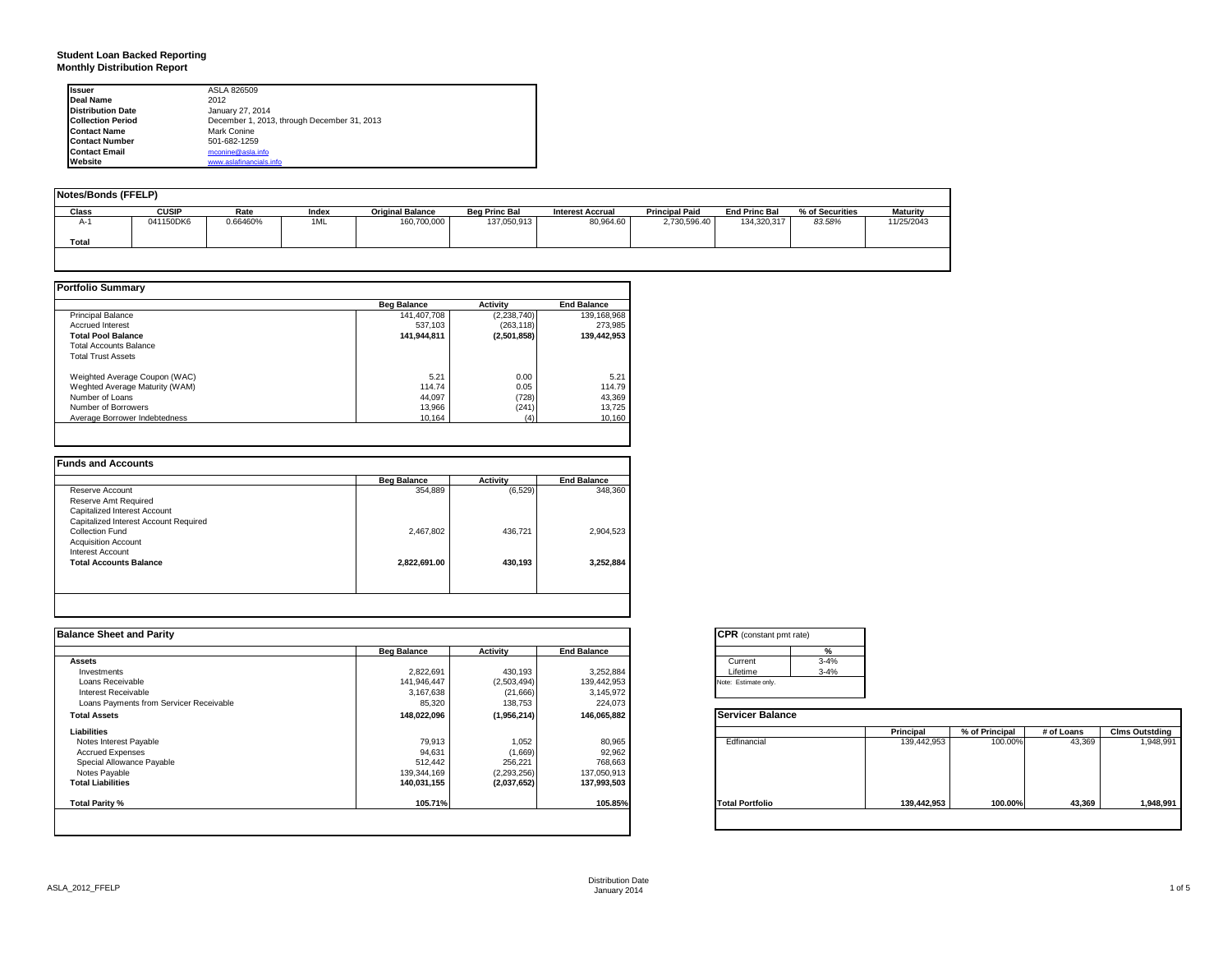#### **Student Loan Backed Reporting Monthly Distribution Report**

|                           | # of Loans |        |             | Principal   |           | % of Principal |           | <b>WAC</b> |           | <b>WARM</b> |
|---------------------------|------------|--------|-------------|-------------|-----------|----------------|-----------|------------|-----------|-------------|
|                           | Beginning  | Ending | Beainnina   | Endina      | Beginning | Endina         | Beginning | Endina     | Beainnina | Endina      |
| In School                 | 1.254      | 1,183  | 3,977,642   | 3,761,765   | 2.80%     | 2.70%          | 5.69      | 5.69       | 119.51    | 119.55      |
| Grace                     | 261        | 295    | 846,711     | 949,103     | 0.60%     | 0.68%          | 5.83      | 5.81       | 116.25    | 116.05      |
| Repayment                 |            |        |             |             |           |                |           |            |           |             |
| Current                   | 22,250     | 22,589 | 65,957,583  | 67,740,128  | 46.47%    | 48.58%         | 5.34      | 5.34       | 114.54    | 115.79      |
| 31-60 Days Delinquent     | 1,441      | 1,498  | 5,236,934   | 4,890,387   | 3.69%     | 3.51%          | 5.21      | 5.29       | 117.97    | 112.61      |
| 61-90 Days Delinquent     | 1,002      | 849    | 3,592,512   | 3,037,282   | 2.53%     | 2.18%          | 5.23      | 5.11       | 130.60    | 112.02      |
| 91-120 Days Delingent     | 612        | 808    | 2,113,681   | 2,922,094   | 1.49%     | 2.10%          | 5.17      | 5.28       | 112.29    | 129.57      |
| 121-180 Days Delinquent   | 1,126      | 1,028  | 3,759,915   | 3,551,353   | 2.65%     | 2.55%          | 5.20      | 5.32       | 119.30    | 115.31      |
| 181-270 Days Delinquent   | 1,120      | 1,111  | 3,751,915   | 3,674,389   | 2.64%     | 2.64%          | 5.31      | 5.08       | 110.04    | 108.87      |
| 271+ Days Delinquent      | 354        | 453    | 1,204,169   | 1,514,875   | 0.85%     | 1.09%          | 5.25      | 5.37       | 116.24    | 113.18      |
| <b>Total Repayment</b>    | 27,905     | 28,336 | 85,615,915  | 87,330,509  | 60.32%    | 62.63%         | 5.31      | 5.32       | 115.42    | 115.59      |
| Forbearance               | 5,327      | 4,993  | 20.811.228  | 19,337,582  | 14.66%    | 13.87%         | 5.38      | 5.39       | 121.83    | 121.83      |
| Deferment                 | 8,413      | 7,918  | 27,881,214  | 26,211,907  | 19.64%    | 18.80%         | 5.24      | 5.23       | 118.76    | 118.67      |
| <b>Claims in Progress</b> | 918        | 622    | 2,719,979   | 1,772,268   | 1.92%     | 1.27%          | 5.37      | 5.12       | 115.06    | 117.34      |
| <b>Claims Denied</b>      | 25         | 22     | 92,122      | 79,820      | 0.06%     | 0.06%          | 4.87      | 4.66       | 121.31    | 98.92       |
| <b>Total Portfolio</b>    | 44,097     | 43,369 | 141,944,811 | 139,442,953 | 100.00%   | 100.00%        | 5.32      | 5.32       | 117.13    | 117.16      |

|                                     |           | # of Loans |            | <b>Principal</b> |           | % of Principal |           |        | <b>WARM</b> |        |
|-------------------------------------|-----------|------------|------------|------------------|-----------|----------------|-----------|--------|-------------|--------|
|                                     | Beainnina | Endina     | Beainnina  | Endina           | Beainnina | Endina         | Beainnina | Endina | Beginning   | Endina |
| Current                             | 22,250    | 22,589     | 65,957,583 | 67,740,128       | 77.04%    | 77.57%         | 5.34      | 5.34   | 114.54      | 115.79 |
| 31-60 Days Delinquent               | 1.441     | 1,498      | 5,236,934  | 4,890,387        | 6.12%     | 5.60%          | 5.21      | 5.29   | 117.97      | 112.61 |
| 61-90 Days Delinquent               | 1,002     | 849        | 3,592,512  | 3,037,282        | 4.20%     | 3.48%          | 5.23      | 5.11   | 130.60      | 112.02 |
| 91-120 Days Delingent               | 612       | 808        | 2,113,681  | 2,922,094        | 2.47%     | 3.35%          | 5.17      | 5.28   | 112.29      | 129.57 |
| 121-180 Days Delinquent             | 1,126     | 1,028      | 3,759,915  | 3,551,353        | 4.39%     | 4.07%          | 5.20      | 5.32   | 119.30      | 115.31 |
| 181-270 Days Delinquent             | 1,120     | 1,111      | 3,751,915  | 3,674,389        | 4.38%     | 4.21%          | 5.31      | 5.08   | 110.04      | 108.87 |
| 271+ Days Delinquent                | 354       | 453        | 1,204,169  | 1,514,875        | 1.41%     | 1.73%          | 5.25      | 5.37   | 116.24      | 113.18 |
| <b>Total Portfolio in Repayment</b> | 27,905    | 28,336     | 85,615,915 | 87,330,509       | 100.00%   | 100.00%        | 5.31      | 5.32   | 115.42      | 115.59 |

| Portfolio by Loan Type           |            |        |                  |             |                |         |                  |        |             |        |
|----------------------------------|------------|--------|------------------|-------------|----------------|---------|------------------|--------|-------------|--------|
|                                  | # of Loans |        | <b>Principal</b> |             | % of Principal |         | <b>WAC</b>       |        | <b>WARM</b> |        |
|                                  | Beginning  | Ending | Beginning        | Endina      | Beainnina      | Ending  | <b>Beginning</b> | Ending | Beginning   | Ending |
| Subsidized Consolidation Loans   |            |        |                  |             |                |         |                  |        |             |        |
| Unsubsidized Consolidation Loans |            |        |                  |             |                |         |                  |        |             |        |
| Subsidized Stafford Loans        | 24,565     | 24,167 | 66,490,226       | 65,257,175  | 46.84%         | 46.80%  | 5.17             | 5.17   | 114.76      | 114.76 |
| Unsubsidized Stafford Loans      | 17,977     | 17,678 | 69,607,788       | 68,474,936  | 49.04%         | 49.11%  | 5.25             | 5.25   | 121.69      | 121.69 |
| PLUS/GradPLUS Loans              | 1,555      | 1,524  | 5,846,798        | 5,710,842   | 4.12%          | 4.10%   | 7.84             | 7.84   | 89.85       | 90.22  |
| <b>SLS Loans</b>                 |            |        |                  |             |                |         |                  |        |             |        |
| <b>Total Portfolio</b>           | 44,097     | 43,369 | 141.944.811      | 139.442.953 | 100.00%        | 100.00% | 5.32             | 5.32   | 117.13      | 117.16 |

| Portfolio by Program Type                  |                  |        |                  |             |                  |         |                  |        |             |        |
|--------------------------------------------|------------------|--------|------------------|-------------|------------------|---------|------------------|--------|-------------|--------|
|                                            | # of Loans       |        | <b>Principal</b> |             | % of Principal   |         | <b>WAC</b>       |        | <b>WARM</b> |        |
|                                            | <b>Beginning</b> | Ending | Beginning        | Endina      | <b>Beginning</b> | Endina  | <b>Beginning</b> | Endina | Beginning   | Ending |
| Graduate / 4-Year Loans                    | 33,898           | 33,356 | 114,603,246      | 112,656,398 | 80.74%           | 80.79%  | 5.32             | 5.32   | 118.28      | 118.29 |
| 2-Year Loans                               | 9,308            | 9,147  | 25,213,888       | 24,730,894  | 17.76%           | 17.74%  | 5.32             | 5.32   | 112.49      | 112.60 |
| Proprietary / Technical / Vocational Loans | 889              | 864    | 2,124,616        | 2,052,643   | 1.50%            | 1.47%   | 5.39             | 5.39   | 110.38      | 109.93 |
| Unknown (Consolidation) Loans              |                  |        |                  |             |                  |         |                  |        |             |        |
| Other Loans                                |                  |        | 3,061            | 3,017       | 0.0022%          | 0.0022% | 6.80             | 6.80   | 85.37       | 85.88  |
| <b>Total Portfolio</b>                     | 44,097           | 43,369 | 141,944,811      | 139,442,953 | 100.00%          | 100.00% | 5.32             | 5.32   | 117.13      | 117.16 |
|                                            |                  |        |                  |             |                  |         |                  |        |             |        |
|                                            |                  |        |                  |             |                  |         |                  |        |             |        |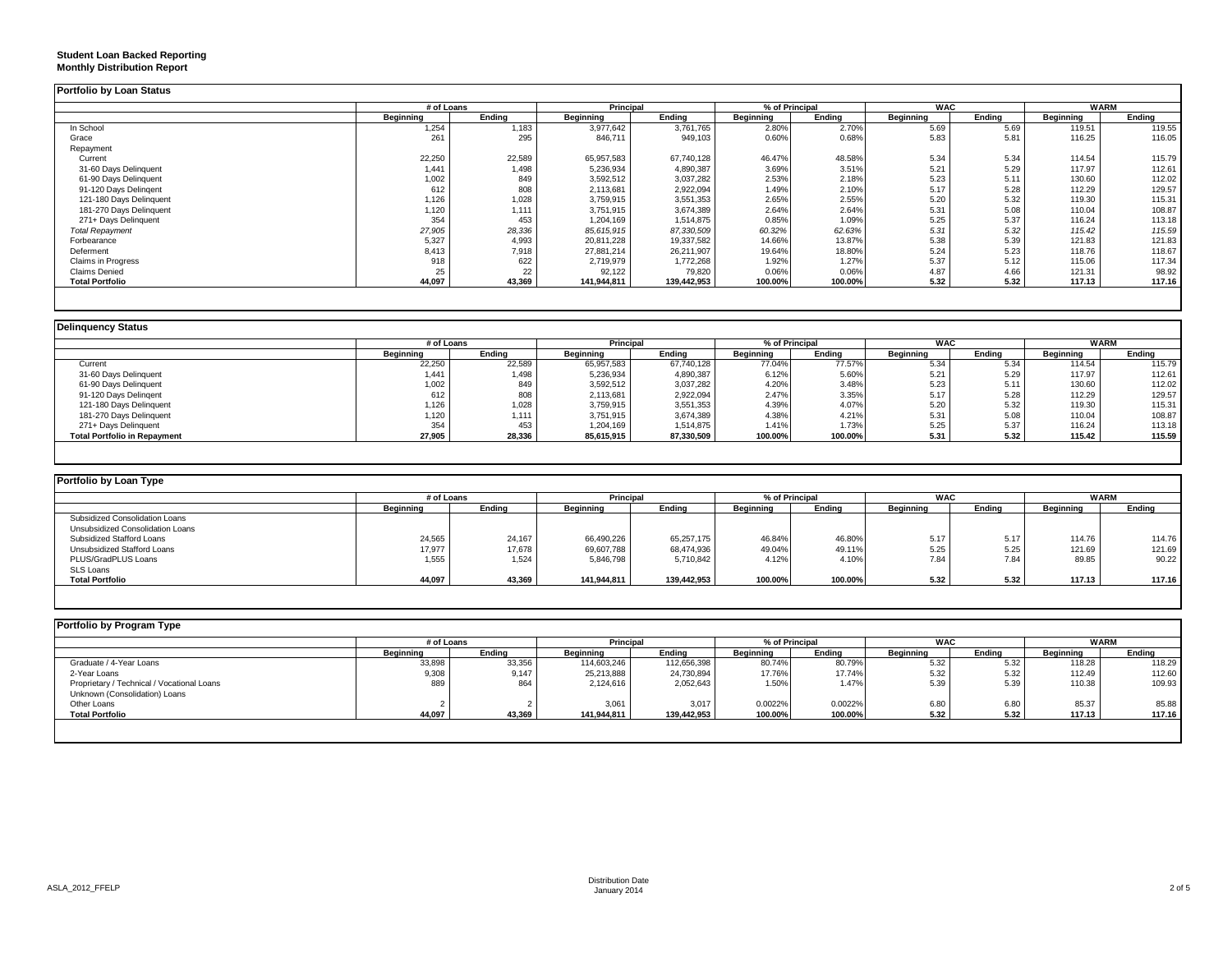## **Student Loan Backed Reporting Monitoring Waterfall and Collections**

| <b>Distribution Date</b> |
|--------------------------|
| <b>Collection Period</b> |

**January 27, 2014** December 1, 2013, through December 31, 2013

**Collection Activity**

| <b>Collection Account</b>                                                                    | as of 12/31/2013 |
|----------------------------------------------------------------------------------------------|------------------|
| Beginning Balance - December 1, 2013                                                         | 2,467,802        |
| <b>Collection Amount Received</b>                                                            | 2,927,384        |
| Reserve Account                                                                              |                  |
| <b>Excess of Required Reserve Account</b>                                                    |                  |
| Transfer from Reserve Fund (to meet DSR requirement)                                         | 6,528            |
| Interest on Investment Earnings                                                              | 80               |
| <b>Acquisition Account</b>                                                                   |                  |
| Payments from Guarantor                                                                      |                  |
| Transfer from 2010 Collection Fund for correction of error                                   |                  |
| Prepayments                                                                                  |                  |
| Special Allowance Payable to Department of Education                                         |                  |
| <b>Consolidation Rebate Fees</b>                                                             |                  |
| Transfer from Capitalized Interest Fund                                                      |                  |
| Principal payments, interest payments, administration fees, servicing fees, and trustee fees | (2,497,271)      |
| <b>Transfer to Department Rebate Fund</b>                                                    |                  |
| Total Available Funds                                                                        | 2,904,523        |

| <b>Fees Due for Current Period</b> | as of 12/31/2013 |
|------------------------------------|------------------|
| Indenture Trustee Fees             |                  |
| <b>Servicing Fees</b>              | 81,342           |
| <b>Administration Fees</b>         | 11,620           |
| Late Fees                          |                  |
| Other Fees                         |                  |
| <b>Total Fees</b>                  | 92.962           |

| Cumulative Default Rate                                                                             | as of 12/31/2013 |
|-----------------------------------------------------------------------------------------------------|------------------|
| Current Period Defaults (\$)                                                                        | 907,040.89       |
| Cumulative Defaults (\$)                                                                            | 11,765,839.74    |
| Cumulative Default (% of original pool balance)                                                     | 7.33%            |
| Cumulative Default (% of cumulative entered repayment balance) <sup>a</sup>                         | 8.73%            |
| Current Period Payments (Recoveries) from Guarantor (\$)                                            | 1,677,113.42     |
| Current Period Borrower Recoveries (\$)                                                             | n/a              |
| Cumulative Recoveries (\$) <sup>b</sup>                                                             | 9,664,108.11     |
| Cumulative Recovery Rate (%)                                                                        | 82.14%           |
| Cumulative Net Loss Rate (%)                                                                        | 1.31%            |
| Servicer Reject Rate (FFELP) (%)                                                                    |                  |
| Cumulative Servicer Reject Rate (FFELP) (%)                                                         |                  |
| Repayment balance includes all repayment loans with the exception of balances in claim status<br>a) |                  |
| b)<br>Cumulative Recoveries includes 97% of claims in progress balances                             |                  |

r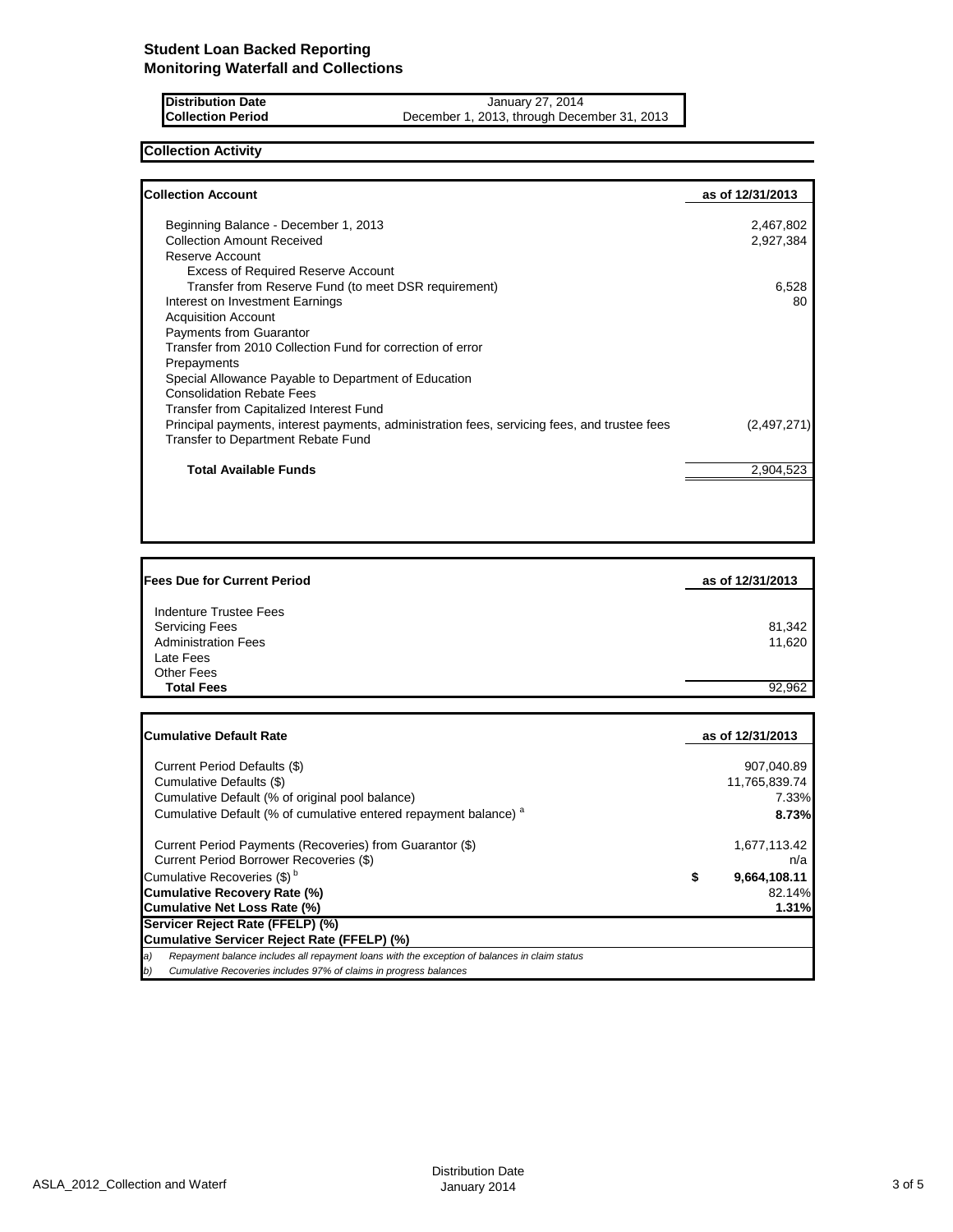## **Student Loan Backed Reporting Monitoring Waterfall and Collections**

# **Waterfall Activity**

| <b>Waterfall for Distribution</b>                                                         | <b>Amount Due</b> | <b>Amount Remaining</b> |
|-------------------------------------------------------------------------------------------|-------------------|-------------------------|
| <b>Total Available Funds</b>                                                              |                   | 2,904,523               |
| <b>First:</b> Payments required under any Joint Sharing Agreement                         |                   |                         |
| <b>Second: Trustee Fees</b>                                                               |                   |                         |
| <b>Third:</b> Servicing Fees and Backup Servicing Fees                                    | 81,342            | 2,823,181               |
| <b>Fourth: Administration Fees</b>                                                        | 11,620            | 2,811,561               |
| <b>Fifth: Noteholder Interest</b>                                                         | 80,965            | 2,730,597               |
| Sixth: Reinstate the balance of the Reserve Fund up to the Specified Reserve Fund Balance |                   |                         |
| Seventh: Noteholder Principal, until paid in full                                         | 2,730,596         | 0                       |
|                                                                                           |                   |                         |

| <b>Principal and Interest Distributions</b>    | Class A-1    |
|------------------------------------------------|--------------|
| Quarterly Interest Due                         | 80,964.60    |
| Quarterly Interest Paid                        | 80,964.60    |
| Interest Shortfall                             |              |
| Interest Carryover Due                         |              |
| Interest Carryover Paid                        |              |
| <b>Interest Carryover</b>                      |              |
| <b>Quarterly Principal Distribution Amount</b> | 2,730,596.40 |
| Quarterly Principal Paid                       | 2,730,596.40 |
| Shortfall                                      |              |
| <b>Total Distribution Amount</b>               | 2,811,561.00 |
|                                                |              |